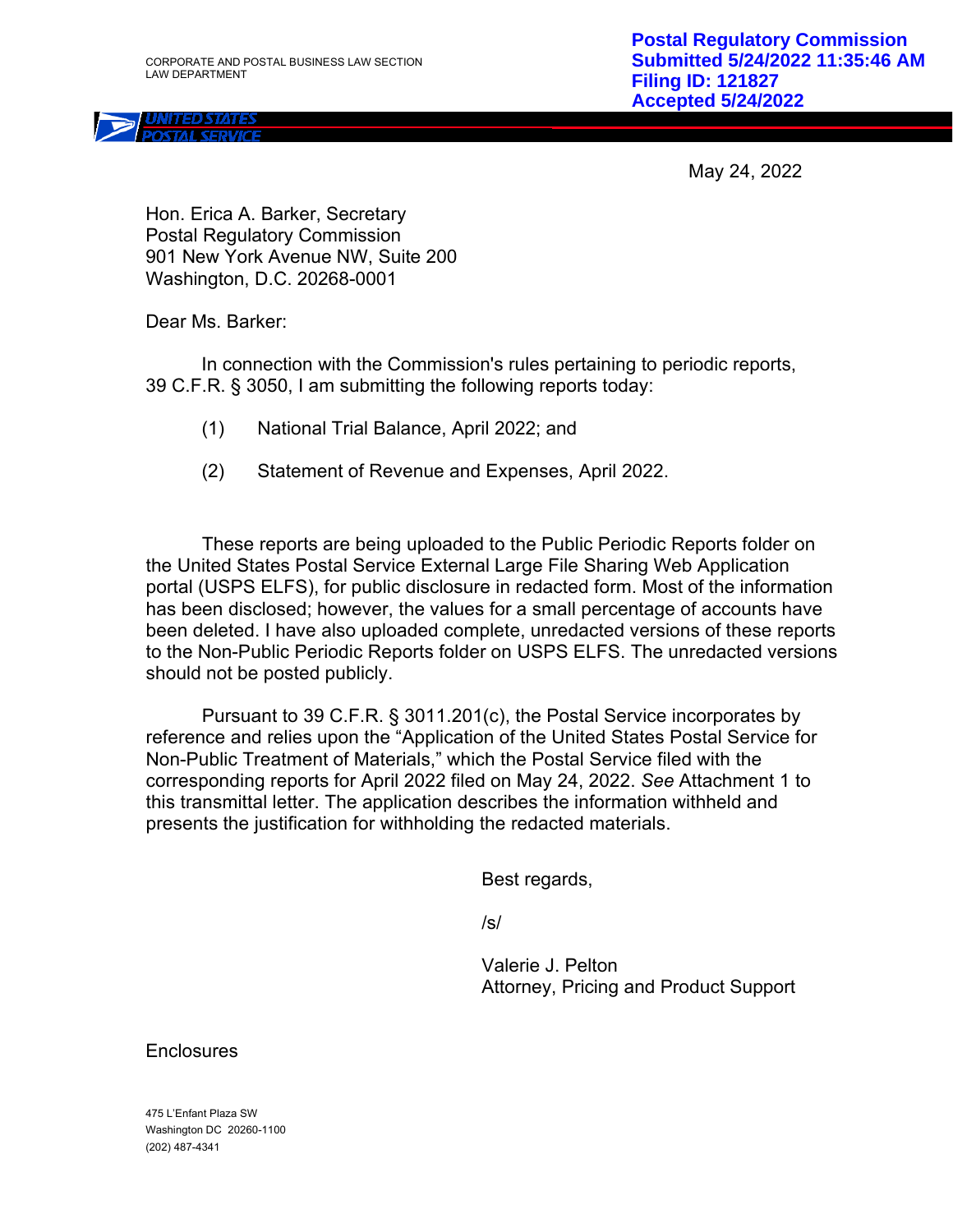### **ATTACHMENT 1**

### **APPLICATION OF THE UNITED STATES POSTAL SERVICE FOR NON-PUBLIC TREATMENT OF MATERIALS**

In accordance with 39 C.F.R. § 3011.201, the United States Postal Service (Postal Service) hereby applies for non-public treatment of certain information filed with the April 2022 National Consolidated Trial Balance (NTB) and the Revenue and Expense Summary (RES). These reports are filed on a monthly basis with the Commission pursuant to 39 C.F.R. § 3050.28(c). The Postal Service intends to incorporate this application by reference pursuant to 39 C.F.R. § 3011.201(c) each month when it submits the NTB and RES.

The Postal Service furnishes with this application a complete unredacted copy of the April 2022 NTB and RES in accordance with 39 C.F.R. § 3011.203, and a public version of the April 2022 NTB and RES as required by 39 C.F.R. § 3011.202, from which values for certain accounts have been redacted. The two reports relate to one another in that the RES contains a subset of the rows appearing in the NTB, and while each row presents the same Year to Date (YTD) information, the rows are simply aggregated in different formats in the two reports.

The Postal Service hereby furnishes the justification required for this application by 39 C.F.R. § 3011.201(b)(1)–(b)(8) below.

# **(1) The rationale for claiming that the materials are non-public, including the specific statutory provision(s) supporting the claim, and an explanation justifying application of the provision(s) to the materials.**

The materials designated as non-public, as described below, consist of information of a commercial nature, which under good business practice would not be publicly disclosed. The Postal Service submits that it is well-understood that most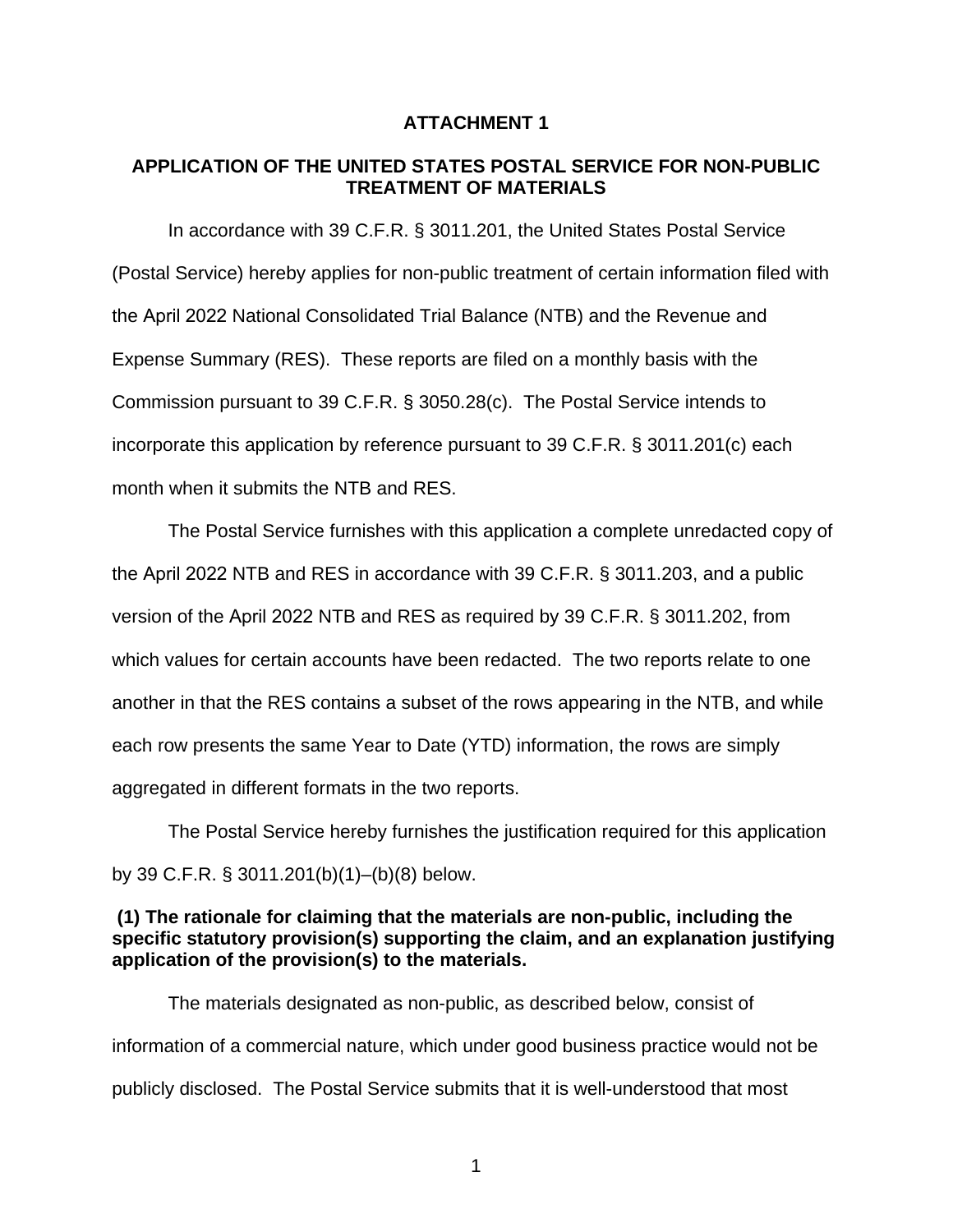commercial enterprises do not publish detailed accounting information pertaining to their finances and operations on a monthly basis. Among other reasons, firms do not share such data publicly, because it would provide competitors with detailed cost and revenue information concerning the production, pricing, and marketing of the firms' products.

Such information would better enable competitors to establish pricing, marketing, and operating strategies that would divert existing and business and foreclose future business opportunities. In the Postal Service's opinion, this information would be

exempt from mandatory disclosure pursuant to 39 U.S.C. § 410(c)(2) and 5 U.S.C. §

552(b)(3). 1

# **(2) A statement of whether the submitter, any person other than the submitter, or both have a proprietary interest in the information contained within the nonpublic materials, and the identification(s) specified in paragraphs (b)(2)(i) through (iii) of this section (whichever is applicable). For purposes of this paragraph, identification means the name, phone number, and email address of an individual.2**

No third parties have a proprietary interest in the materials. As already stated,

the Postal Service is furnishing accounting information of a commercial nature and

<sup>1</sup> In appropriate circumstances, the Commission may determine the appropriate level of confidentiality to be afforded to such information after weighing the nature and extent of the likely commercial injury to the Postal Service against the public interest in maintaining the financial transparency of a government establishment competing in commercial markets. 39 U.S.C. § 504(g)(3)(A). The Commission has indicated that "likely commercial injury" should be construed broadly to encompass other types of injury, such as harms to privacy, deliberative process, or law enforcement interests. PRC Order No. 4679, Order Adopting Final Rules Relating to Non-Public Information, Docket No. RM2018-3, June 27, 2018, at 16 (reconfirming that the adopted final rules do not alter this long-standing practice); PRC Order No. 194, Second Notice of Proposed Rulemaking to Establish a Procedure for According Appropriate Confidentiality, Docket No. RM2008-1, Mar. 20, 2009, at 11.

<sup>2</sup> Section 3011.201(b)(2) further states the following:

<sup>(</sup>i) If the submitter has a proprietary interest in the information contained within the materials, identification of an individual designated by the submitter to accept actual notice of a motion related to the non-public materials or notice of the pendency of a subpoena or order requiring production of the materials.

<sup>(</sup>ii) If any person other than the submitter has proprietary interest in the information contained within the materials, identification of each person who is known to have a proprietary interest in the information. If such an identification is sensitive or impracticable, an explanation shall be provided along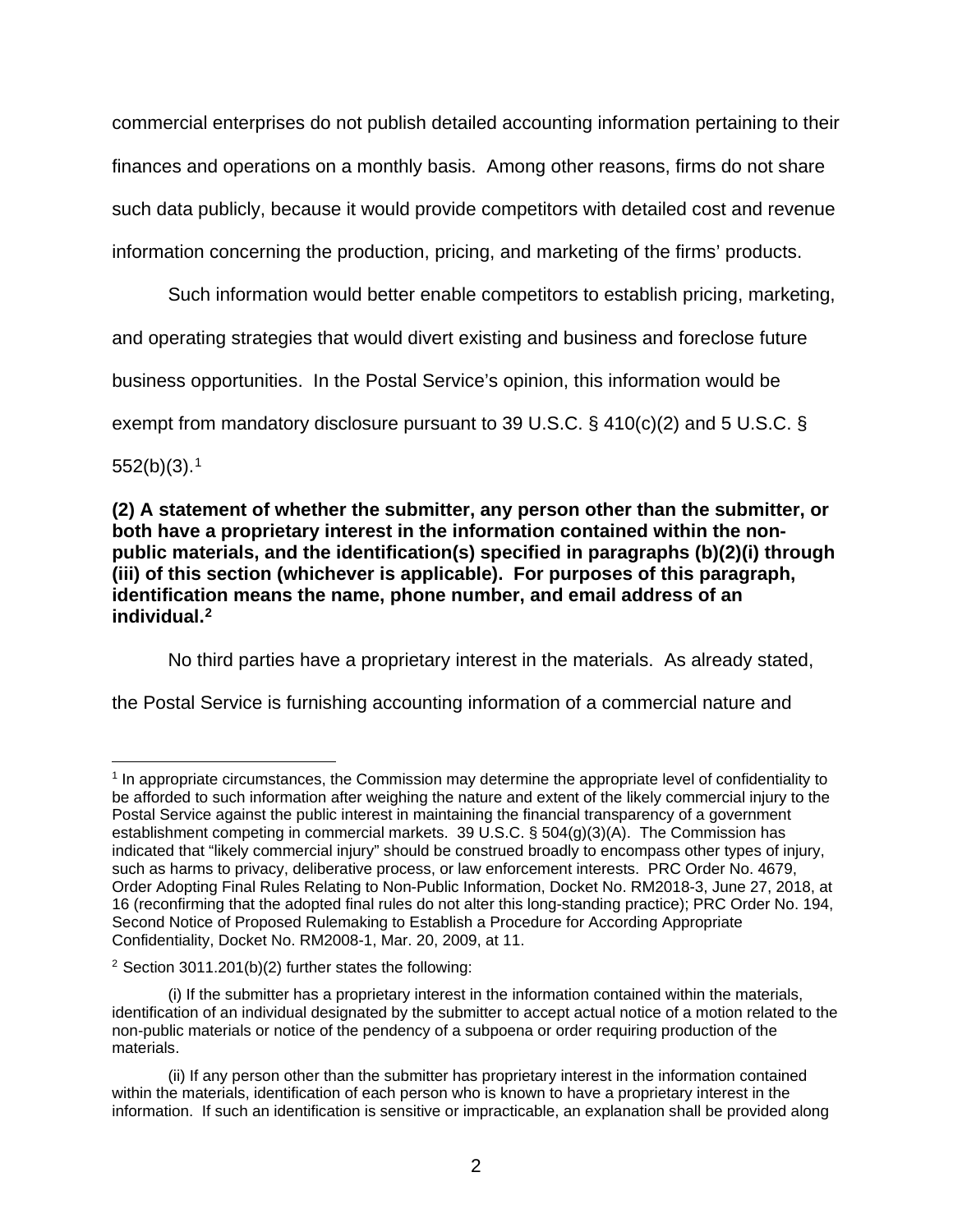clearly has a proprietary interest in this information. The Postal Service designates Jacob Howley, Acting Chief Counsel, to accept actual notice of a motion related to the non-public materials or notice of the pendency of a subpoena or order requiring production of the materials. Mr. Howely's email address is

jacob.d.howley@usps.gov, and his telephone number is 202-268-8917.

# **(3) A description of the information contained within the materials claimed to be non-public in a manner that, without revealing the information at issue, would allow the Commission to thoroughly evaluate the basis for the claim that the information contained within the materials are non-public.**

In connection with this application, the Postal Service has filed the April 2022 NTB and RES reports. The Commission's periodic reporting rules require the Postal Service to file the NTB and the RES on a monthly basis.

The redacted portions of the reports contain values pertaining to a small percentage of the accounts for which data are provided in the two reports. Approximately 2 percent of the rows are redacted. The rows in question are those that contain information meeting a narrowly defined set of criteria. The first criterion designates accounts directly relating to an identified competitive product, or an identified set of competitive products. The second criterion designates accounts relating to expenditures

for advertising.

The Postal Service maintains that monthly amounts relating to these accounts

should remain confidential. Since the redactions would only apply to the columns with

with the identification of an individual designated by the submitter to provide notice to each affected person.

<sup>(</sup>iii) If both the submitter and any person other than the submitter have a proprietary interest in the information contained within the non-public materials, identification in accordance with both paragraphs (b)(2)(i) and (ii) of this section shall be provided. The submitter may designate the same individual to fulfill the requirements of paragraphs (b)(2)(i) and (ii) of this section.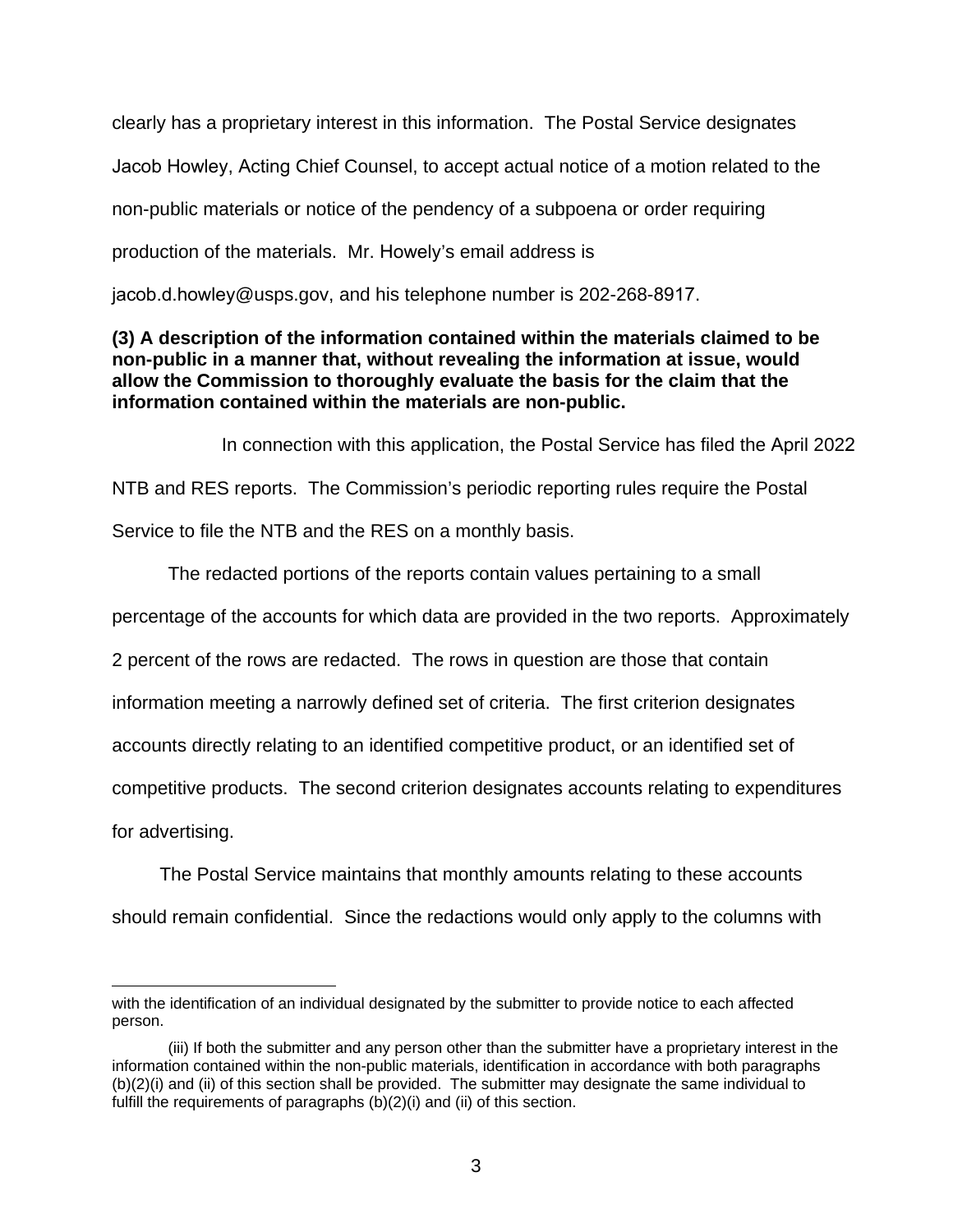dollar amounts in them, and the row labels would not be redacted, there should be (within the redacted copy itself) sufficient basis to evaluate the nature of exactly what has been redacted. The structures of the NTB and the RES are simply presentations of account information for thousands of individual accounts - there are no aggregations of any results, and therefore the redaction of any single row, or any subset of rows, has no effect on the balance of the report (i.e., the rows that are not redacted).

### **(4) Particular identification of the nature and extent of the harm alleged and the likelihood of each harm alleged to result from disclosure.**

If the information in the NTB and RES that the Postal Service determined to be protected from disclosure due to its commercially sensitive nature were to be disclosed publicly, the Postal Service considers the likelihood of commercial harm to be substantial. Disclosure of competitive product cost information by specific function and account would provide more detailed information about the Postal Service's cost structure than is generally available to the public. Such information could give competitors insights that would allow them to devise better pricing and marketing strategies designed to divert business away from the Postal Service. In the highly competitive environment that surrounds package transportation and delivery industries, the very existence of this imbalance between what competitors know about the Postal Service's business, and what the Postal Service knows about its competitors, at the level and frequency at which the information in the trial balances are produced, would place the Postal Service at a significant disadvantage in retaining existing customers and seeking opportunities for developing new business.

The proposed expense redactions range from costs for supplies, to advertising, to operating expenses. In each instance, the data, if disclosed, would lead to a better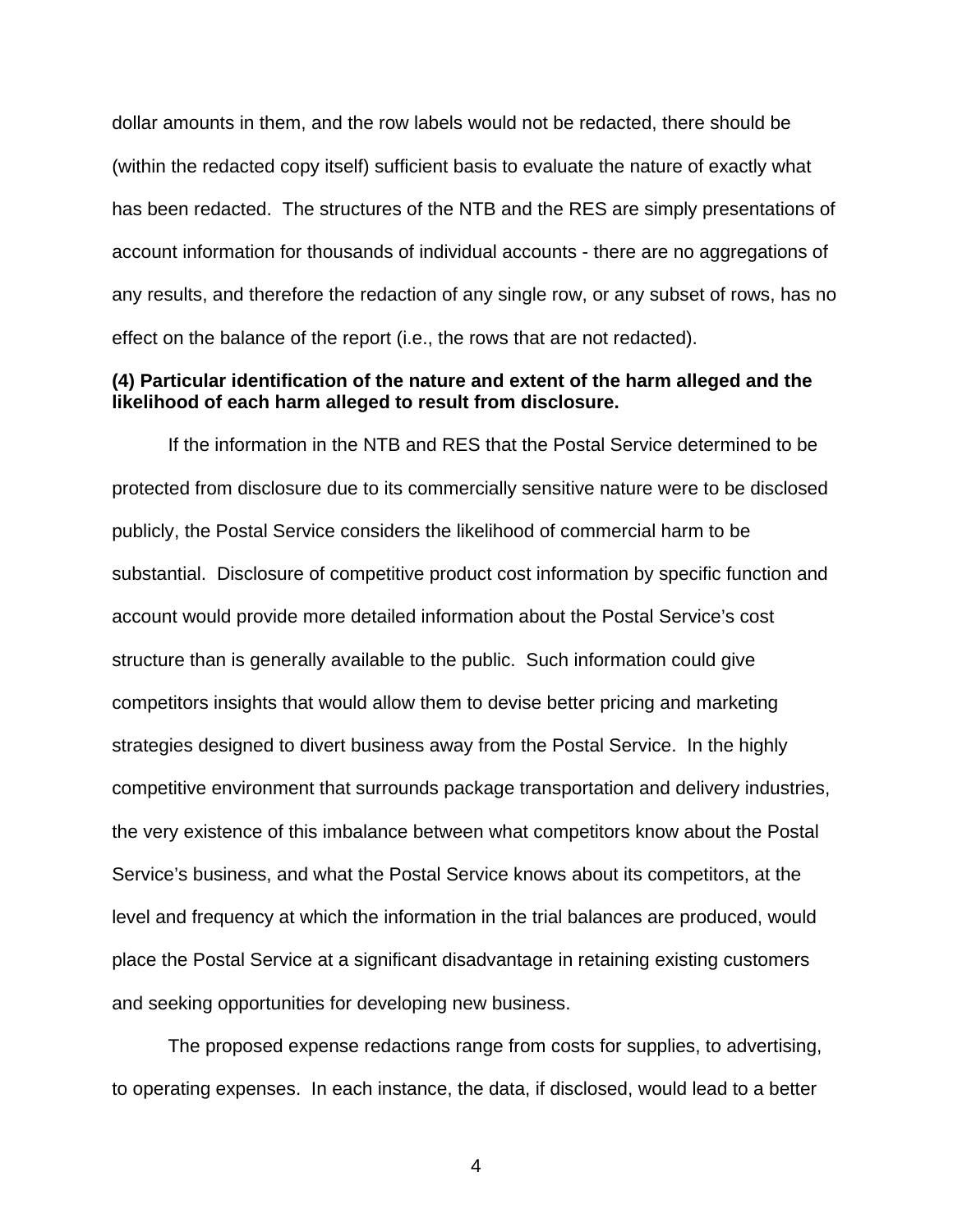knowledge of Postal Service activities in producing and marketing competitive products and services. Advertising expense would be an indicator of the Postal Service's marketing strategies. Knowledge of supplies expenses could give insights about the change in demand and the types of customers using the service. Operating expenses by specific accounts could delineate trends and magnitudes of specific business activities in much the same way actual revenue data by account could.

Similarly, revenue information contained in the accounts that have been redacted would tend to give competitors valuable information that could be used to assist in diverting current and future business from the Postal Service, and thus would impair the Postal Service's ability to maximize financial returns. The information that has been redacted consists primarily of, either revenues by postage payment method, or advertising expenses. While postage payment methods might appear relatively trivial, such information could assist competitors in analyzing the Postal Service's business by type of customer. For instance, large customers typically use permit imprints. Small to medium sized businesses may use meters or on-line payment systems. Information of this sort, particularly trends, would help competitors better understand the Postal Service's market strategies by understanding the types of customers the Postal Service is targeting. In a similar vein, advertising data highlight trends and therefore strategies. We note that information highlighting marketing trends, particularly revenues by type of customer and monthly and quarterly advertising expenses are generally not made publicly available in the commercial world.

The frequency and character of the monthly accounting data that has been withheld would enhance its utility for competitors. First, it must be recalled that the NTB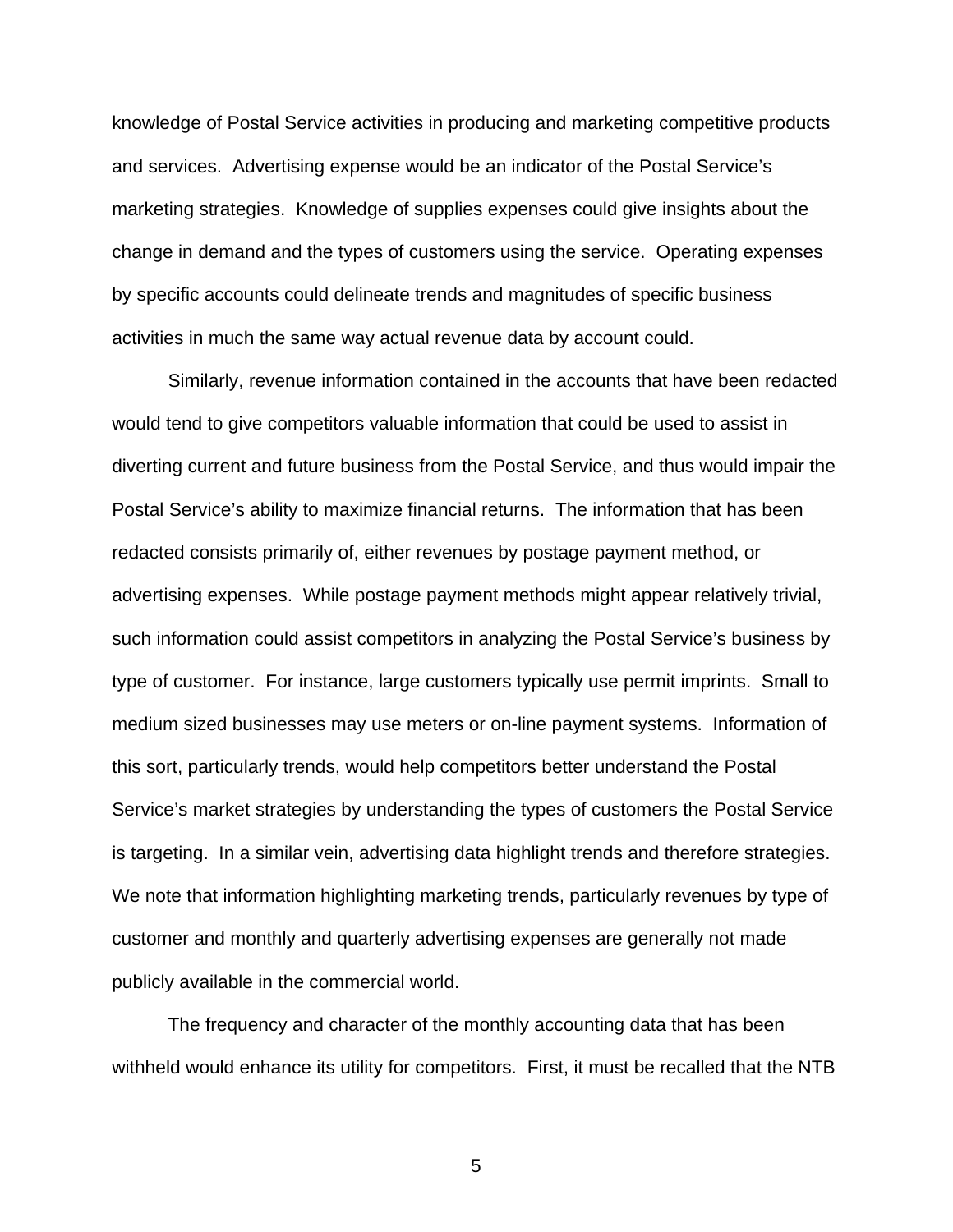and RES are filed on a monthly basis. The frequency of reporting is critical for several reasons. For example, compared with annual data, over any given interval of time, monthly data provide many more data points, so that trends are much more readily identifiable. More importantly, because the time lapse between the occurrences of the activity generating the data and the reporting of the data is merely a matter of weeks, competitors could move much more quickly in reacting to the reported data. A strategic reaction implemented immediately is much more likely to benefit the competitor (and correspondingly harm the Postal Service) than one which can only be implemented following the presentation of what are in some sense historic data. In general, therefore, a category of commercially-sensitive information reported on a monthly basis may raise the specter of commercial harm much more substantially than the exact same category of information reported only on an annual basis.

Second, account information in the NTB and RES can provide much more granular data than product-level cost and revenue information. For example, as noted above, these reports contain accounts which present revenue information for products by channel. They also show accounts which record rebate activity or Negotiated Service Agreement (NSA) activity. For competitive products, these types of accounts intrinsically contain commercially sensitive information.

Advertising, in particular, is a general strategic activity regarding which commercial entities naturally attempt to shield the direction and magnitude of their plans from competitors. Since the purpose of an advertising campaign is to draw public attention to the advertised products, it is neither possible nor useful to conduct advertising entirely in the dark. Yet, allowing competitors access to monthly data on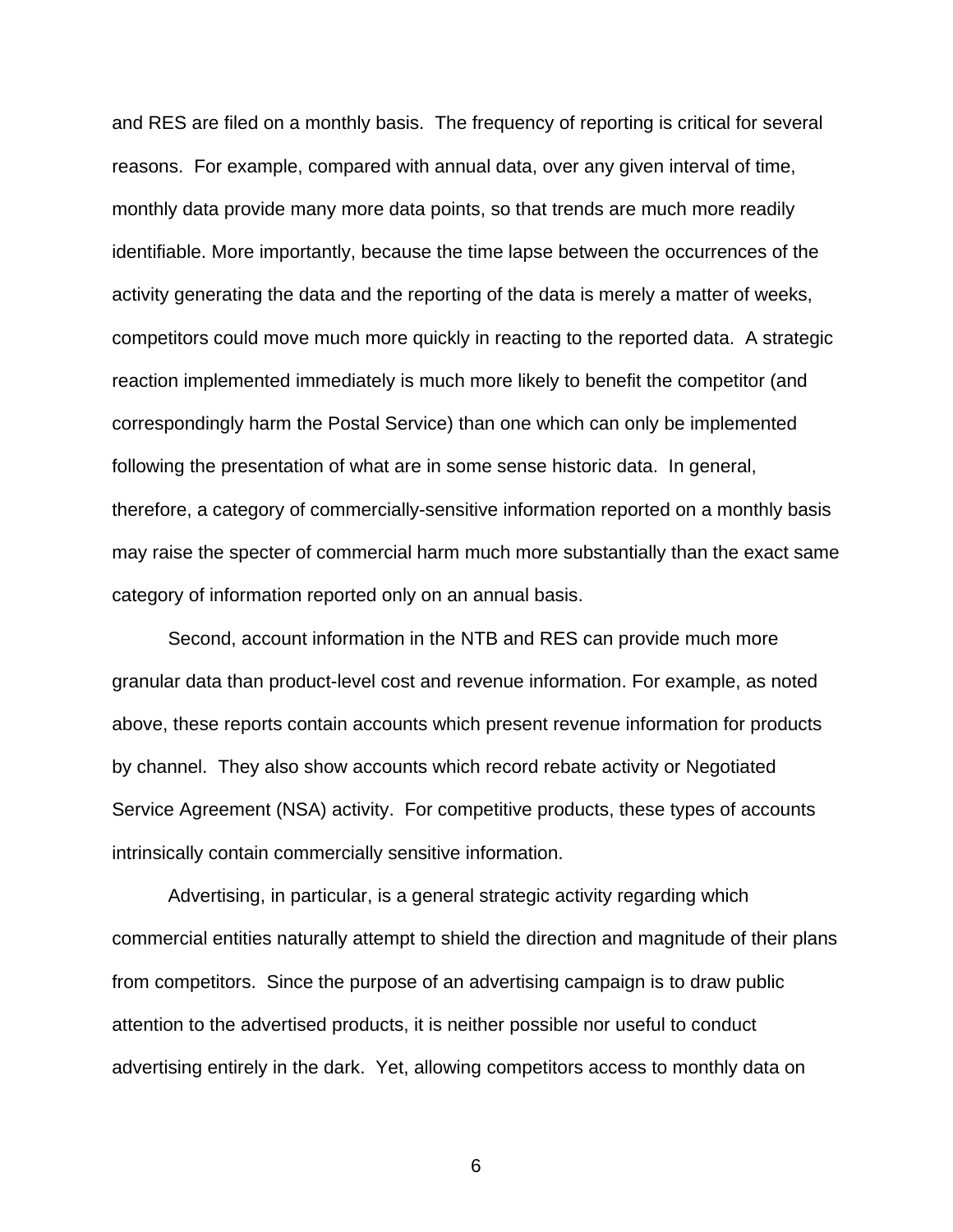advertising activity would unnecessarily present them with quantifiable information to which they could react immediately. At the very least, it might spare them the expense of conducting their own analyses of postal advertising patterns and strategies. Therefore, all reporting regarding advertising is appropriately redacted from the monthly NTB and RES reports.

#### **(5) At least one specific hypothetical, illustrative example of each alleged harm.**

The nature of the competitive marketplace for postal and related services, including international services, makes predicting specific competitive harm difficult. The Postal Service competes, not only against many individual firms in the transportation and package industries, in a diverse range of geographical and commercial markets, but also generally against other forms of communications media. The generalized discussion of harm presented above represents patterns of behavior expected to be encountered, or possible, among many specific competitors.

Furthermore, uncertainties regarding how existing and potential adversaries in the marketplace might use information creatively to gain competitive insights contribute to the conclusion that the potential for harm described above is not exhaustive. In particular, information that is seemingly innocuous standing alone might present a competitive threat when combined with information from other sources that particular competitors might obtain. Sources of such unknown information might include past experience with the Postal Service, long experience in particular markets, or familiarity or contact with specific customers. The combination of such data and information, especially information on trends that might be observed through successive monthly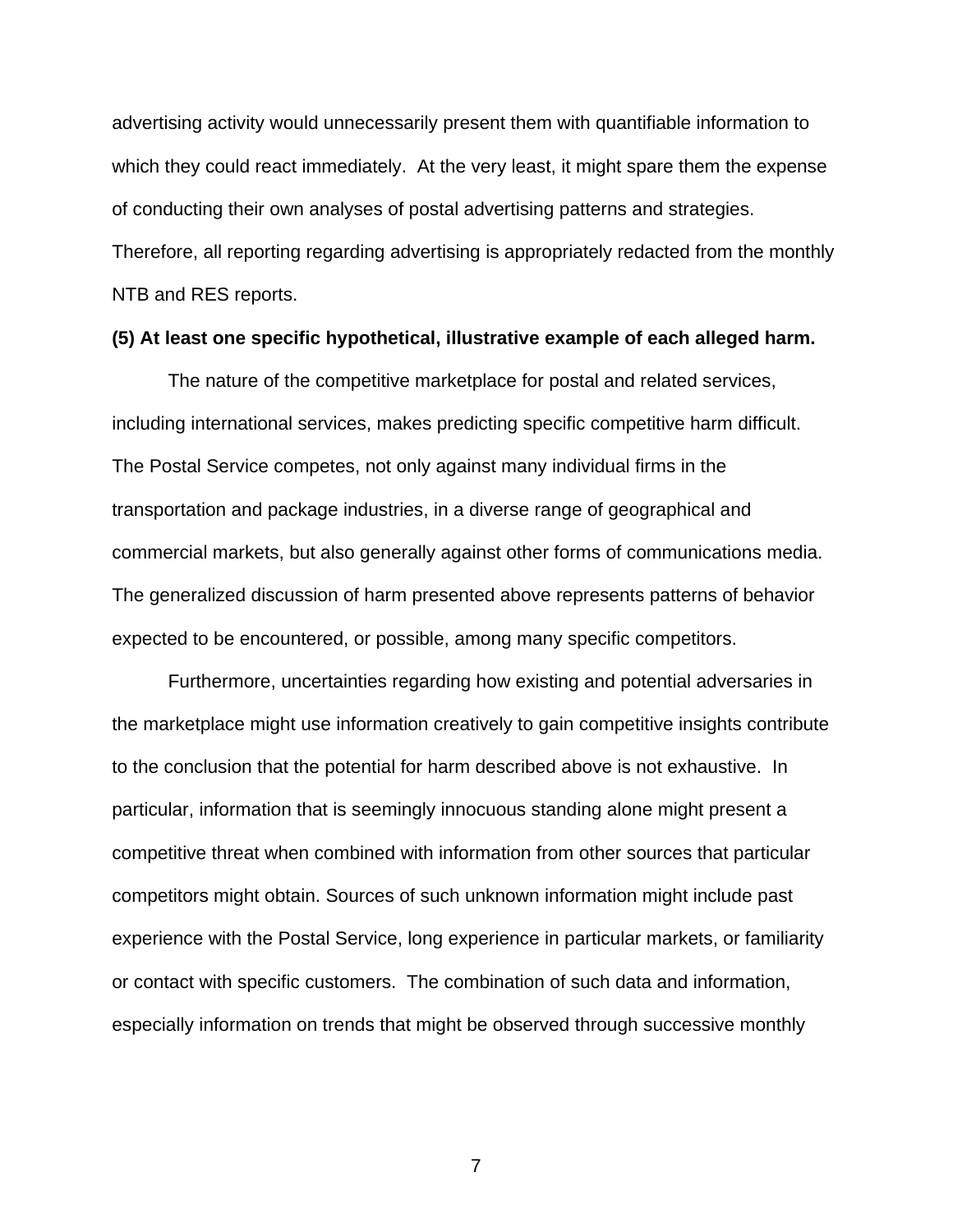reports, as described above, may subject the Postal Service to harmful diversion of business that might not on the surface be readily apparent.

One specific example of how the Postal Service could be harmed by disclosure of the redacted account information associated with identified competitive products would be as follows. A competitor's employee monitors the filing of this information and passes it along to the individuals responsible for competitive decision-making at his or her firm. The competitor then assesses the ongoing performance of individual accounts relating to the Postal Service's competitive products on a month-to-month basis, gleaning insights that it could use to improve its own production, pricing, and marketing strategies for similar products, diverting business away from the Postal Service.

The following discussion identifies a hypothetical situation that might arise from the disclosure of advertising expense data over time. Suppose the Postal Service embarked on an advertising campaign to attract Corporate Account customers for Priority Mail Express. If the information that the Postal Service is proposing to redact from the NTB and the RES were to be made public, by monitoring that information, competitors might be able to detect the increase in monthly advertising costs, and any increase in monthly Priority Mail Express Corporate Account activity. Competitors could use that information, for example, to evaluate the success of the Postal Service's advertising, and to decide quickly whether to launch their own responsive advertising campaigns targeting the same customers. The consequence might be the successful diversion of existing or future business from the Postal Service, and the consequent loss of revenues.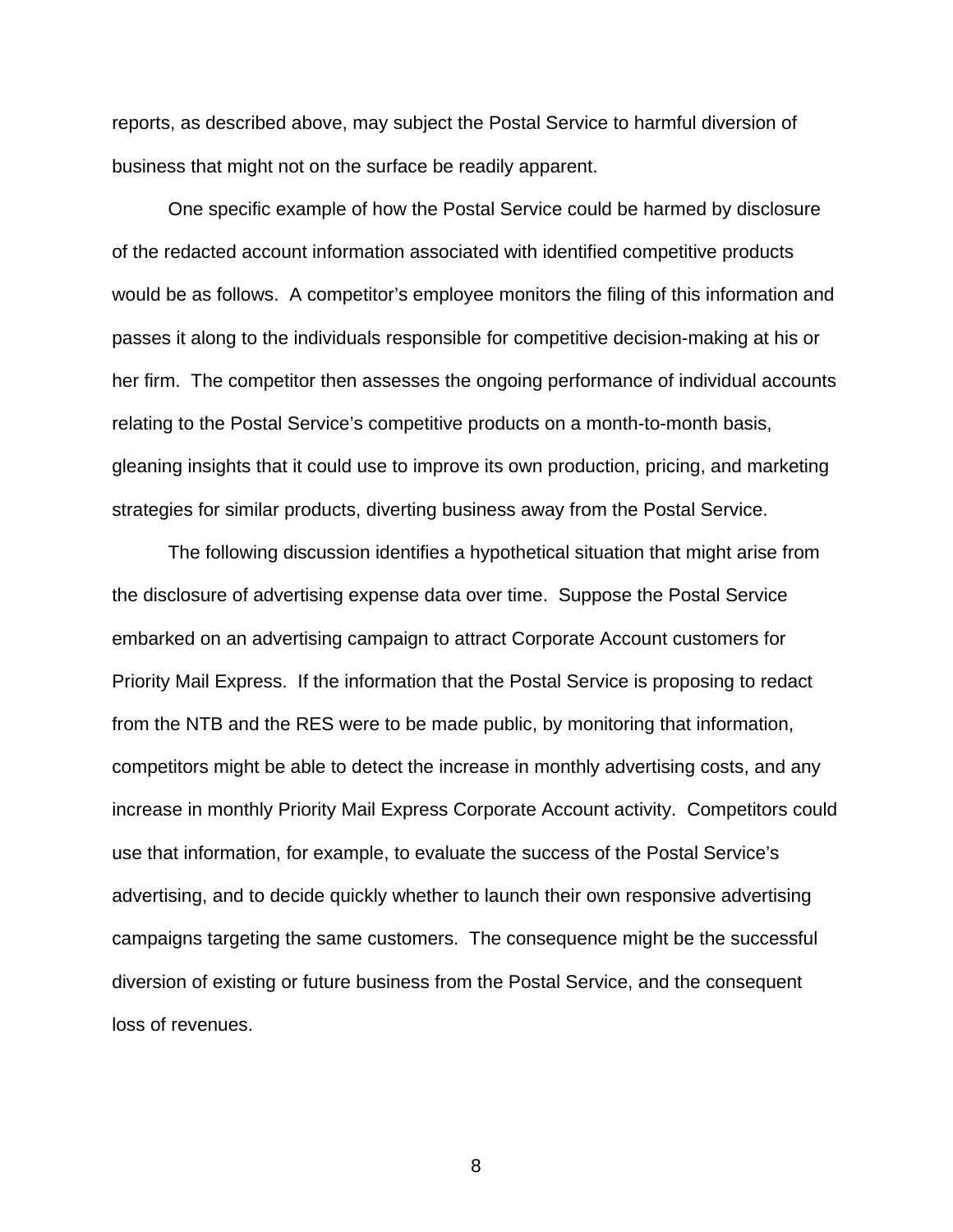#### **(6) The extent of protection from public disclosure alleged to be necessary.**

The Postal Service maintains that the redacted portions of the materials filed non-publicly should be withheld from persons involved in competitive decision-making in the relevant markets for domestic and international expedited and parcels products (including both private sector integrators and foreign postal administrations), as well as their consultants and attorneys. Additionally, the Postal Service believes that actual or potential customers of the Postal Service who might be negotiating non-tariff rates for competitive products should not be provided access to the non-public materials.

# **(7) The length of time for which non-public treatment is alleged to be necessary with justification thereof.**

The Commission's regulations provide that non-public materials shall lose nonpublic status ten years after the date of filing with the Commission, unless otherwise provided by the Commission. 39 C.F.R. § 3011.401(a). However, because the Postal Service's relationships with customers often continue beyond ten years, the Postal Service intends to oppose requests for disclosure of these materials pursuant to 39 C.F.R. § 3011.401(b)-(c).

#### **(8) Any other factors or reasons relevant to support the application.**

In balancing the Postal Service's need for confidentiality against the public's interest in transparency, the application for non-public treatment of a small portion of monthly accounting data in the NTB and RES should be considered in the context of Postal Service reporting generally. The Postal Service makes available a substantial amount of financial and other information on a monthly and less frequent basis (quarterly or annual).